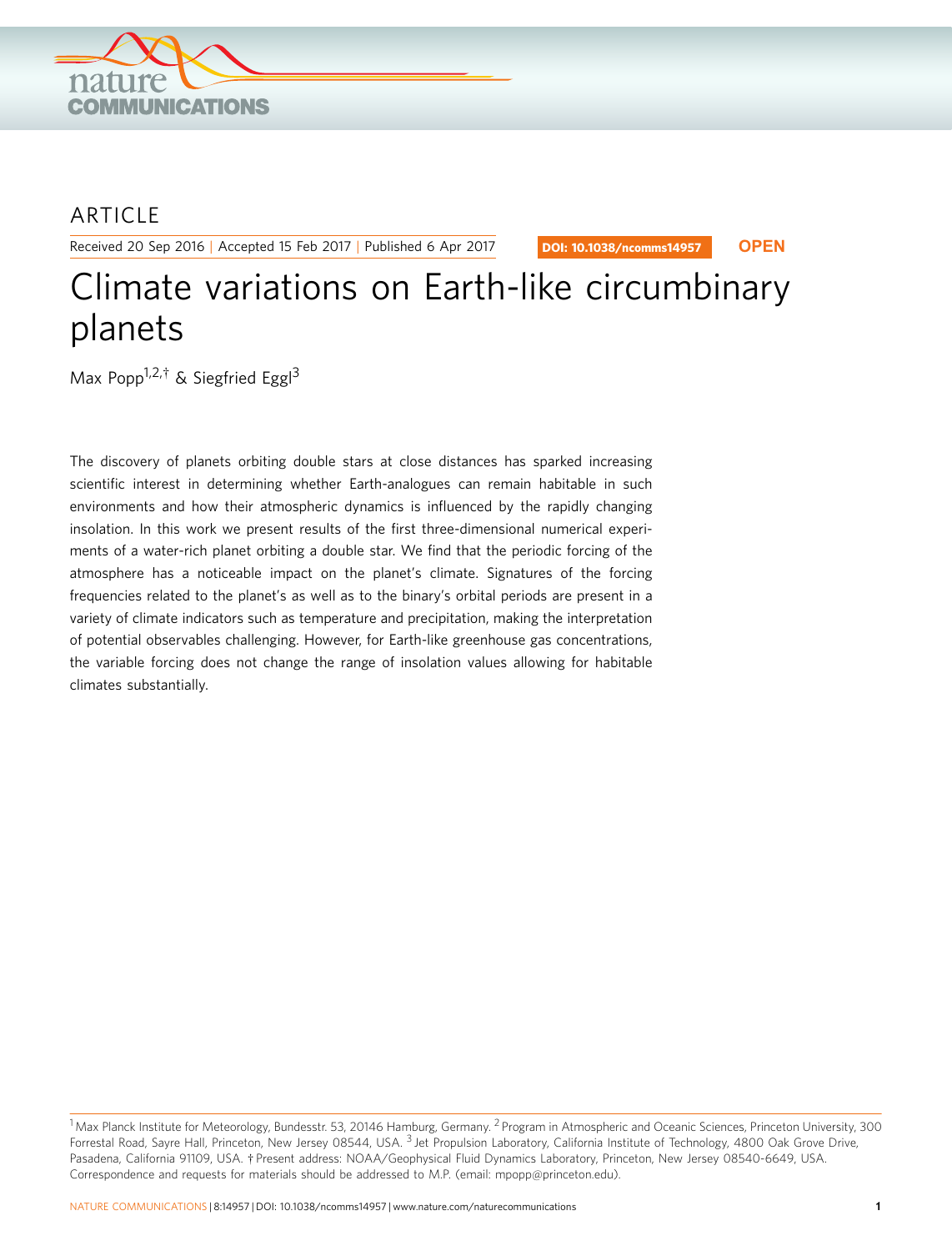The detection of planets orbiting close binary stars<sup>1-3</sup> has fuelled a vivid debate on whether such environments can be suited for life as we know it. The most famous example for a circumbinary planet may still be the fictitious world in the 'Star Wars' universe named 'Tatooine'—a desert planet. The presence of a second sun does not automatically mean that any world orbiting two stars has to be dry, however. By applying models of varying complexity in atmospheric and orbital dynamics, previous studies have found that Earth-like planets on circumbinary orbits may indeed be capable of sustaining liquid water on their surface for a substantial amount of time<sup>4-11</sup>. One of the challenges in determining whether or not circumbinary Earth-analogues can be habitable is the rapidly varying amount of light (insolation) the planet receives in such environments. Large-scale variations in a circumbinary planet's insolation are caused by the rapidly changing distances between the stars and the planet which in turn stem from the gravitational interaction between the celestial bodies. A recent study investigated the atmospheric dynamics of a gas giant orbiting a binary star using longitudinally averaged energy balance models (LEBM) as well as a general circulation models (GCM) using a simplified dynamical model for the motion of the planet around the double  $\arctan^{12}$ . They conclude that the variable radiative forcing does not have a significant influence on the circulation patterns. Yet, do similar conclusions hold for Earth-like planets as well?

In this work, we investigate the effect of the full three-body dynamics on the atmosphere of an Earth-like planet in a system similar to Kepler-35, by combining a state-of-the art  $GCM<sup>13</sup>$  with an analytic orbit propagator for circumbinary planets $14$ . The Kepler-35 binary-system consists of two stars only slightly less luminous than the sun on a mutual orbit with a semimajor axis of 0.176 a.u. ([ref. 1](#page-10-0)). An additional giant planet has been discovered in this system. However, we choose to neglect the planet in the remainder of this study as it would lead to more complex dynamical behaviour of the additional, fictitious terrestrial world that is under investigation in this work. Its role is subject to an ongoing investigation. We perform simulations of an aquaplanet (fully water-covered planet) on a variety of orbits to find habitable climates for fixed  $CO<sub>2</sub>$  concentrations both in the Kepler-35 and in our own solar system for reference. The planet is deemed uninhabitable, if either the planet becomes fully ice covered at the surface (so-called 'Snowball state') or the limit of upper atmospheric water vapour for rapid loss of water (so-called 'Moist Greenhouse state') is exceeded<sup>15,16</sup>.

By comparing key atmospheric indicators of the circumbinary planet with results from a planet on a circular orbit around a sunlike star, we find that the periodic forcing of the atmosphere alters the planet's climate. Signatures of the binary's as well as the planet's periods can be found in most climate indicators such as global-mean precipitation and global-mean temperatures. Understanding the climate of planets with periodic variations in insolation is thus crucial to interpreting observations of such planets correctly. The mean climate of the circumbinary planet is similar to that of an identical planet in our solar system, although the planet is slightly cooler in a priori cold states.

#### Results

Periodic variations in total solar irradiance. Owing to changes in the distance of the planet relative to the two stars of the Kepler-35 system, the total solar irradiance (TSI) varies with time. The changes in the TSI of a planet orbiting the Kepler-35 binary show a double periodic behaviour ([Fig. 1a,b,d,e\)](#page-2-0). For a (habitable) planet with a semimajor axis of 1.165 a.u., these periods are of around 22 and 360 Earth-days. The oscillation with a period of approximately 22 Earth-days is caused by the rotation of the stars

around the common centre of mass and will henceforth be denoted by  $O_B$ . The maximum of TSI with respect to  $O_B$  is attained when the more luminous star is closest to the planet ([Fig. 1,](#page-2-0)  $t_1$ ) and the minimum when the less luminous star is closest [\(Fig. 1](#page-2-0),  $t_3$ ). The oscillation with a period of around 360 Earth-days is caused by the eccentricity of the planetary orbit and will henceforth be denoted by  $O<sub>P</sub>$ . The maximum of that oscillation is reached when the planet is closest to the centre of mass ([Fig. 1,](#page-2-0)  $t_2$ ) and the minimum when the planet is at apastron ([Fig. 1,](#page-2-0)  $t_4$ ). Note that an orbit cannot remain circular around a double star, due to angular momentum exchange between the stellar and planetary orbits. In nearly coplanar systems such as Kepler-35, solar eclipses occur in intervals of around 11 Earthdays and result in a brief but substantial reduction in TSI. An interesting peculiarity of this system is that due to the stellar parallax more than one hemisphere of the planet is illuminated at all times except during eclipses. A spectral analysis reveals that the amplitude of the oscillation of the global-mean TSI (which is equal to TSI/4) with a period of  $O_B$  is 18.8 W m<sup>-2</sup> and the one of  $\overline{O_P}$  is 5.5 W m<sup>-2</sup> ([Fig. 2a\)](#page-3-0). Including the solar eclipses, the dailymean of the global-mean TSI varies roughly from 300 to  $370 \text{ W m}^{-2}$  over one orbital period ([Fig. 1d](#page-2-0)) during the timespan we have considered. Owing to oscillations of planet's orbital eccentricity, the variations in TSI from  $O<sub>P</sub>$  change. The climates presented here were evaluated over a 10,800-Earth-day period where the planet's orbital eccentricity was close to the forced eccentricity.

Mean climate states. How will variations in insolation affect the mean climate and habitability? The simulations suggest that a habitable climate for an Earth-like planet in the Kepler-35 system with fixed  $CO<sub>2</sub>$  concentrations (at 354 ppm volume mixing ratio) is maintained in a region close to planetary semimajor axes of between around 1.165 and 1.195 a.u. ([Table 1](#page-3-0)). The global-mean surface temperature (gST) of a planet with a semimajor axis of 1.165 a.u. is 291.0 K and that of a semimajor axis of 1.195 a.u. is 271.5 K. For a semimajor axis of 1.140 a.u., the planet goes into a Moist Greenhouse state, whereas a semimajor axis of 1.225 a.u. leads to a Snowball state. In terms of mean TSI we find a habitable climate between 0.954 and 1.004  $S_0$  with TSI values between 0.907 and 0.954  $S_0$  leading to a transition to a Snowball and a TSI between 1.004 and 1.052  $S_0$  leading to a Moist Greenhouse state.

By performing simulations of the same planet on a circular orbit around our sun, we find that habitable climates can be maintained at a distance of 1.000 a.u.  $(1.000 S<sub>0</sub>)$  to 1.025 a.u. (0.952  $S_0$ ) with planetary semimajor axes of 1.050 a.u. (0.907  $S_0$ ) and 0.975 a.u.  $(1.052 S_0)$  leading to uninhabitable states [\(Table 1](#page-3-0)). Thus, the extent of the region for which our planet can sustain a habitable climate in Kepler-35 in terms of TSI is comparable to that in our solar system ([Table 1](#page-3-0)). However, due to the increased overall TSI, the habitability spans a somewhat larger range of planetary semimajor axes. This suggests that circumbinary systems similar to the one studied here would be good candidates to look for habitable planets. The gST is higher in the two colder states of the aquaplanet in our solar system than at similar TSI in the Kepler-35 system. The Bond albedo of the aquaplanet in our solar system is somewhat higher than that of the same aquaplanet in a similar climate state in the Kepler-35 system ([Table 1](#page-3-0)), because of the slight red-shift of the combined spectrum of Kepler-35 AB.

We find three regimes of stable steady-states of our aquaplanet: The Snowball regime, the Earth-like regime and the Moist Greenhouse regime ([Fig. 3\)](#page-4-0) that all have a similar temporal-mean structure of surface temperatures and of the large-scale circulation on the aquaplanet in the Kepler-35 and the aquaplanet in our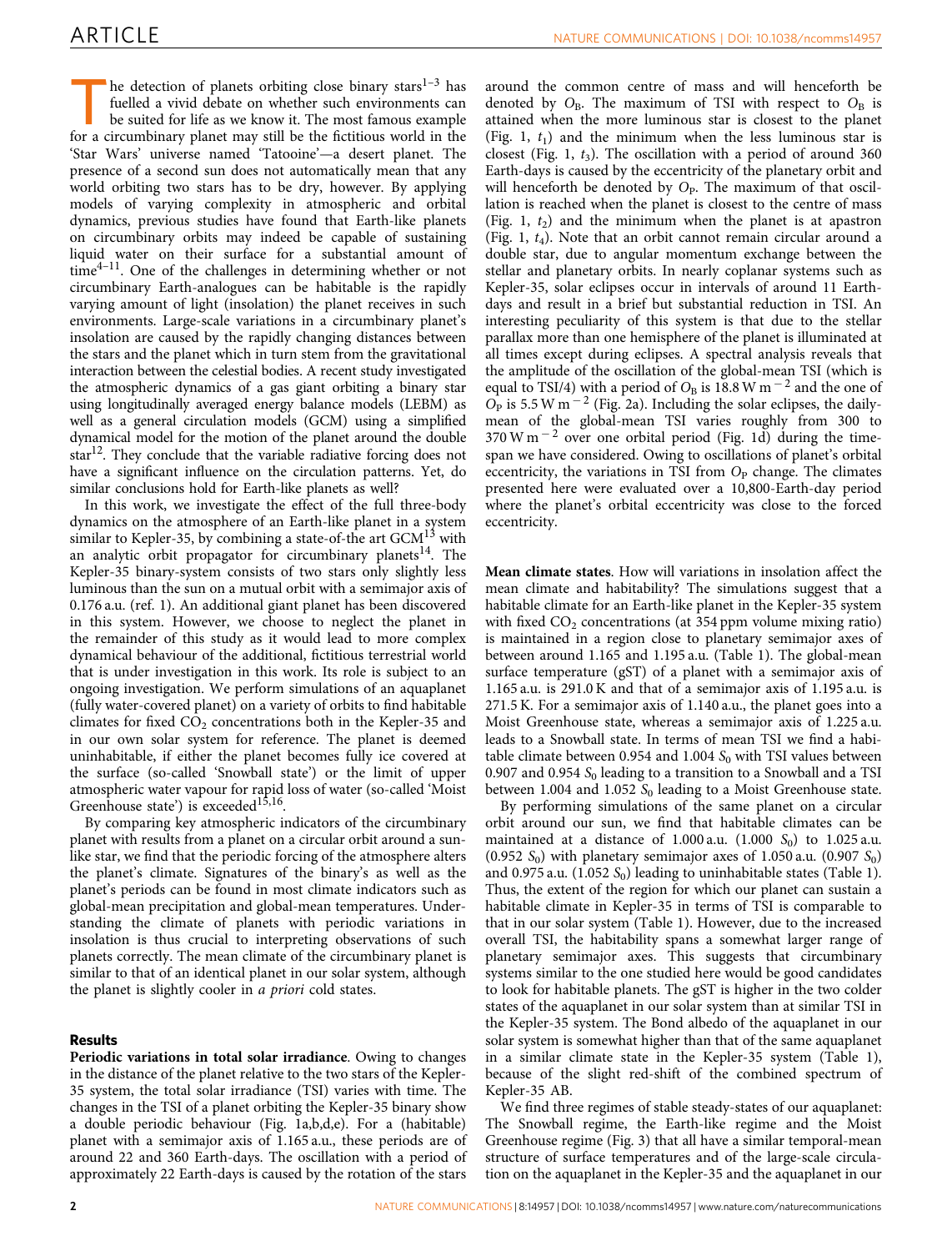<span id="page-2-0"></span>

Figure 1 | Temporal variations in TSI and global-mean surface temperature. (a) Shows the daily mean of global-mean TSI and of the global-mean surface temperature (gST) as a function of time for a planet around Kepler-35 AB with a orbital semimajor axis of 1.225 a.u. for a 700-day period in steady state. (b) Shows the same quantities but for a planet around Kepler-35 AB with an orbital semimajor axis of 1.195 a.u., (d) for a semimajor axis of 1.165 a.u. and (e) for a semimajor axis of 1.140. (c) Sketches the Kepler-35 system with Kepler-35 A being the more luminous and Kepler-35 B the less luminous star. Note that in this sketch we always assume the stars to be at the same position whereas in reality (and in our simulations) they would also orbit each other. The orbit of the planet evolves with time. The points in time  $t_1$ ,  $t_2$ ,  $t_3$  and  $t_4$  in **d** correspond to the orbital times indicated in c and link the oscillation of TSI to the associated orbital constellations. The downward spikes in the TSI are due to stellar eclipses.

solar system ([Fig. 3\)](#page-4-0). However, when the annual cycle is considered, the imprint of the fluctuations of the TSI is clearly visible for planets around Kepler-35, especially at low surface temperatures (Fig. 1).

We find the transition to a hot uninhabitable state in the Kepler-35 slightly further away from the centre of mass of the system than a recent estimate of around 1.103 a.u. ([ref. 17](#page-10-0)). The maximum TSI to cause global-glaciation in our solar system with fixed  $CO<sub>2</sub>$  concentrations is in good agreement with a study performed recently with another GCM in a similar setup<sup>[18](#page-10-0)</sup>, but is much closer to the sun than in 1D models that use variable  $CO<sub>2</sub>$ concentrations<sup>17,19</sup>. A study conducted with an LEBM found the transition to a hot uninhabitable state in the Kepler-35 system to lie at around 0.65 a.u. ([ref. 6\)](#page-10-0) and thus considerably closer to the stars than in our simulations. The LEBM lacks the vertical dimension that is necessary to represent the climate instabilities at higher temperatures. Hence, the model is neither able to produce a Runaway Greenhouse $20-24$  nor cloud-induced instabilities found in this and two previous studies that lead to a transition from a habitable state to a Moist Greenhouse state<sup>[13,25](#page-10-0)</sup>. This explains why the transition to a hot uninhabitable state occurs so close to stars in [ref. 6](#page-10-0). In contrast, the minimum planetary semimajor axis to trigger a global glaciation with the same LEBM is in close agreement with ours<sup>[6](#page-10-0)</sup>, because the LEBM captures the large ice-cap instability that causes the transition to the Snowball in both energy-balance models<sup>[26](#page-11-0)</sup> and  $GCMs^{27}$ .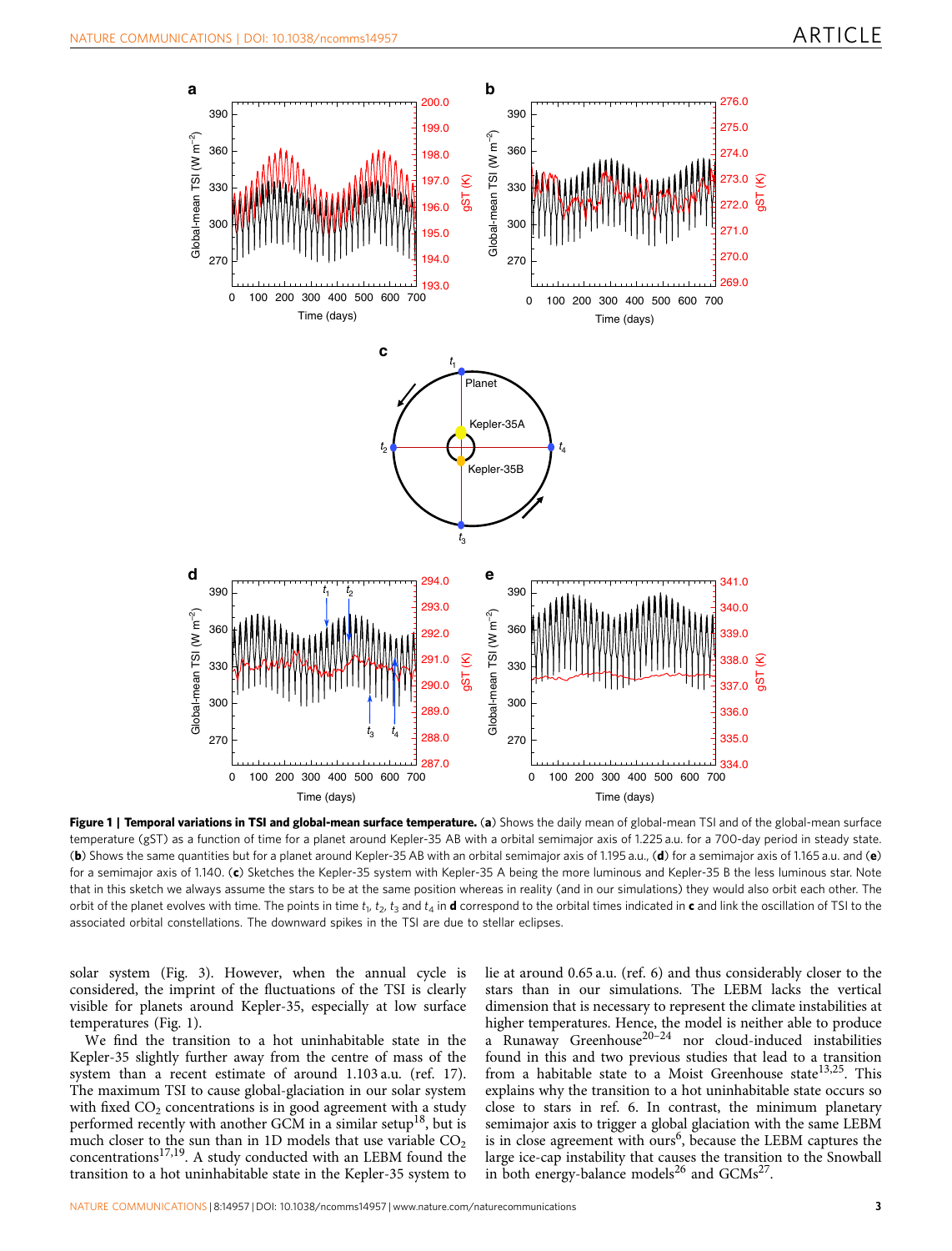<span id="page-3-0"></span>

Figure 2 | Temporal spectra of global-mean quantities. (a) Shows the temporal spectrum of the global-mean TSI, (b) the temporal spectrum of gST, (c) the temporal spectrum of the global-mean OLR and (d) the temporal spectrum of the global-mean precipitation of the simulation with a semimajor axis of the planetary orbit around Kepler-35 AB of 1.165 a.u. The horizontal axes denote the period in days and  $O_B$  indicates the period of the binary orbit as seen from the planet and  $O_P$  the period of the planetary orbit. The temporal spectrum was taken over 10,800 Earth-days in steady state.

| Table 1   Overview of the experimental setup and of global-mean quantities. |                 |                    |        |       |                     |                                   |
|-----------------------------------------------------------------------------|-----------------|--------------------|--------|-------|---------------------|-----------------------------------|
| PSA (a.u.)                                                                  | <b>Mean TSI</b> | <b>Final state</b> | gST    | a     | <b>Absorbed TSI</b> | Sensitivity                       |
| Kepler-35                                                                   |                 |                    |        |       |                     |                                   |
| 1.140                                                                       | 1.050 $S_0$     | <b>MG</b>          | 337.9K | 0.291 | $0.744 S_0$         |                                   |
| 1.165                                                                       | 1.004 $S_0$     | <b>HA</b>          | 291.0K | 0.280 | $0.723 S_0$         | 6.57 K W $^{-1}$ m <sup>2</sup>   |
| 1.195                                                                       | 0.954 $S_0$     | <b>HA</b>          | 271.5K | 0.332 | $0.636 S_0$         | $0.65$ K W $^{-1}$ m <sup>2</sup> |
| 1.225                                                                       | $0.907 S_0$     | <b>SB</b>          | 196.5K | 0.735 | $0.240 S_0$         | $0.55$ K W $^{-1}$ m <sup>2</sup> |
| Kepler-35 with 0.25 BSA                                                     |                 |                    |        |       |                     |                                   |
| 1.175                                                                       | 1.003 $S_0$     | <b>HA</b>          | 290.1K | 0.280 | $0.722 S_0$         |                                   |
| Kepler-35 with solar spectrum                                               |                 |                    |        |       |                     |                                   |
| 1.165                                                                       | 1.004 $S_0$     | <b>HA</b>          | 291.0K | 0.285 | 0.718 $S_0$         |                                   |
| 1.195                                                                       | $0.954 S_0$     | НA                 | 271.9K | 0.337 | $0.632 S_0$         | $0.65$ K W $^{-1}$ m <sup>2</sup> |
| Our Sun                                                                     |                 |                    |        |       |                     |                                   |
| 0.975                                                                       | 1.052 $S_0$     | ΜG                 | 337.8K | 0.304 | 0.732 $S_0$         |                                   |
| 1.000                                                                       | 1.000 $S_0$     | HA.                | 291.0K | 0.286 | $0.714 S_{0}$       | $7.64$ K W $^{-1}$ m <sup>2</sup> |
| 1.025                                                                       | $0.952 S_0$     | <b>HA</b>          | 272.8K | 0.337 | $0.631 S_0$         | $0.67$ K W $^{-1}$ m <sup>2</sup> |
| 1.050                                                                       | $0.907 S_0$     | SB                 | 197.4K | 0.743 | $0.233 S_0$         | $0.56$ K W $^{-1}$ m <sup>2</sup> |

The semimajor axis of the planetary orbit (PSA) is given for each simulation. The simulation for which the semimajor axis of the binary orbit (BSA) was increased from 0.176 to 0.25 a.u. has an according title in the first column. MG denotes simulations that terminated in a Moist Greenhouse state. HA denotes simulations that terminated in a habitable state. SB denotes simulations that terminated in a Snowball state. The values of gST, of the Bond albedo (a) and of the global-mean absorbed TSI correspond to the 10,800-Earth-day temporal mean. The climate sensitivity is calculated by dividing the<br>difference in gST by the

Annual cycle of climate indicators. How do the variations in TSI affect the climate over one orbital period of the circumbinary planet in the Kepler-35 system? The variations in TSI affect different quantities such as the gST and the global-mean

precipitation in surprisingly different ways. We choose to focus on these two quantities, as each of them shows a different behaviour. Moreover, the global-mean outgoing longwave radiation (OLR) is interesting, because it is an observable quantity. A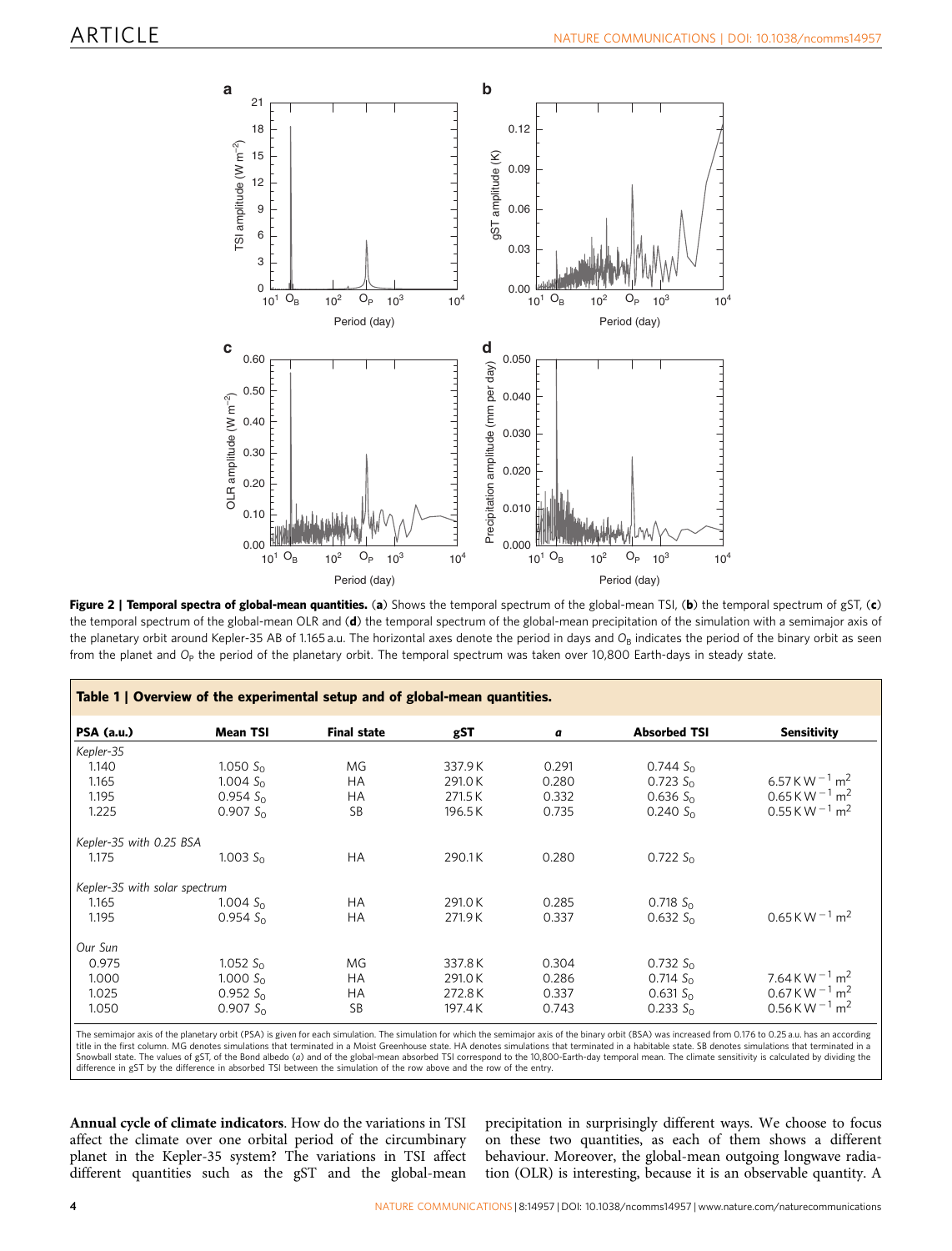<span id="page-4-0"></span>

Figure 3 | Zonal-mean quantities in steady state. (a) Shows the zonal-mean of the surface temperature (ST), (b) of the total cloud cover, (c) of the effective albedo and (d) of the precipitation in temporal average over 10,800 Earth-days in steady state. The effective albedo is defined as the ratio of the zonal and temporal means of the reflected solar radiation divided by the zonal and temporal means of the incoming solar radiation. The Snowball states are in red, the habitable states in yellow and blue and the Moist Greenhouse states in black. Note that there is almost no precipitation in the snowball states. The temporal mean is taken over a period of 10,800 Earth-days. The horizontal axes are scaled with the cosine of the latitude.

spectral analysis of the daily-mean gST of the habitable planet with a semimajor axis of 1.165 a.u. reveals the peaks at periods of  $O_B$  and  $O_P$  [\(Fig. 2b\)](#page-3-0). However, unlike for the TSI, for the gST the amplitude of the peak at  $O<sub>P</sub>$  is larger with 0.08 K than the one at  $O_B$  with 0.03 K. This supports the notion that the changes in the orbit do affect the climate of circumbinary planets. A spectral analysis of the daily mean of the global-mean precipitation shows two peaks as well [\(Fig. 2d](#page-3-0)). The amplitude of the peak at  $O<sub>P</sub>$  is smaller with 0.024 mm per day than the one of the peak at  $O_B$ with 0.050 mm per day. Compared to the mean precipitation, these amplitudes are small at all latitudes and thus do not substantially affect the mean climate. The global-mean OLR responds in a similar way as the global-mean precipitation to the variations in TSI, in that the peak for  $O_B$  is larger than for  $O_P$  [\(Fig. 2c\)](#page-3-0). The amplitude of the global-mean OLR is around one order of magnitude smaller than that of the TSI for both periods, implying that the OLR only slightly buffers the variations in the energybalance of the planet.

Not only does the global-mean response to the double\_periodic forcing differ for the aforementioned quantities, but also the meridional contribution of the quantities to the global-mean varies ([Fig. 4\)](#page-5-0). The largest amplitudes of the surface temperature are found at high latitudes, whereas in the case of the precipitation the amplitudes are largest close to the equator. The meridional distribution of surface-temperature amplitude is also different for the periods  $O_B$  and  $O_P$ . The contribution from low-latitudes to the global-mean amplitude of surface temperature is substantially larger for  $O_p$  than for  $O_p$ .

State-dependence of the magnitude of the climate response. The amplitudes of the response of these quantities change with the mean climate [\(Fig. 5\)](#page-6-0). Temperature variations are larger for both  $O_B$  and  $O_P$  in a colder climate [\(Fig. 5b\)](#page-6-0), because of the smaller thermal inertia of ice compared to open water and because of the smaller thermal inertia of the atmosphere in colder and thus drier atmospheres. The variations in precipitation on the other hand increase with the global-mean surface temperature ([Fig. 5d](#page-6-0)). This may be partly due to the general increase of precipitation and atmospheric water-vapour with increasing gST. The OLR shows a non-monotonic behaviour with the largest amplitudes in Moist Greenhouse and Snowball states [\(Fig. 5c](#page-6-0)). Understanding the variations in total precipitation and OLR is challenging. This becomes apparent, when comparing the amplitude of the global-mean precipitation with the global-mean of the amplitude of the zonal-mean precipitation [\(Fig. 5d](#page-6-0)). These two quantities would be identical if the lag of the maximum in precipitation with respect to maximum in TSI did not change with latitude. However, they differ, implying that the maximum in precipitation has a different lag with respect to the maximum in TSI at different latitudes. This suggests that the mechanisms by which precipitation changes due to the variations in TSI changes with latitude. A similar behaviour is also seen in the OLR ([Fig. 5c\)](#page-6-0), implying that the amplitude of global-mean quantities does not necessarily give a good approximation of the mean variations in single regions of a planet. Therefore, understanding the impact of periodic variations in TSI on the climate is crucial to correctly interpret observations of periodically varying quantities.

### **Discussion**

In order to capture the different responses of the gST, the globalmean precipitation and the OLR, we introduce a simple analytic model which can qualitatively explain our results, at least in the same reference climate. We then use the model as a basis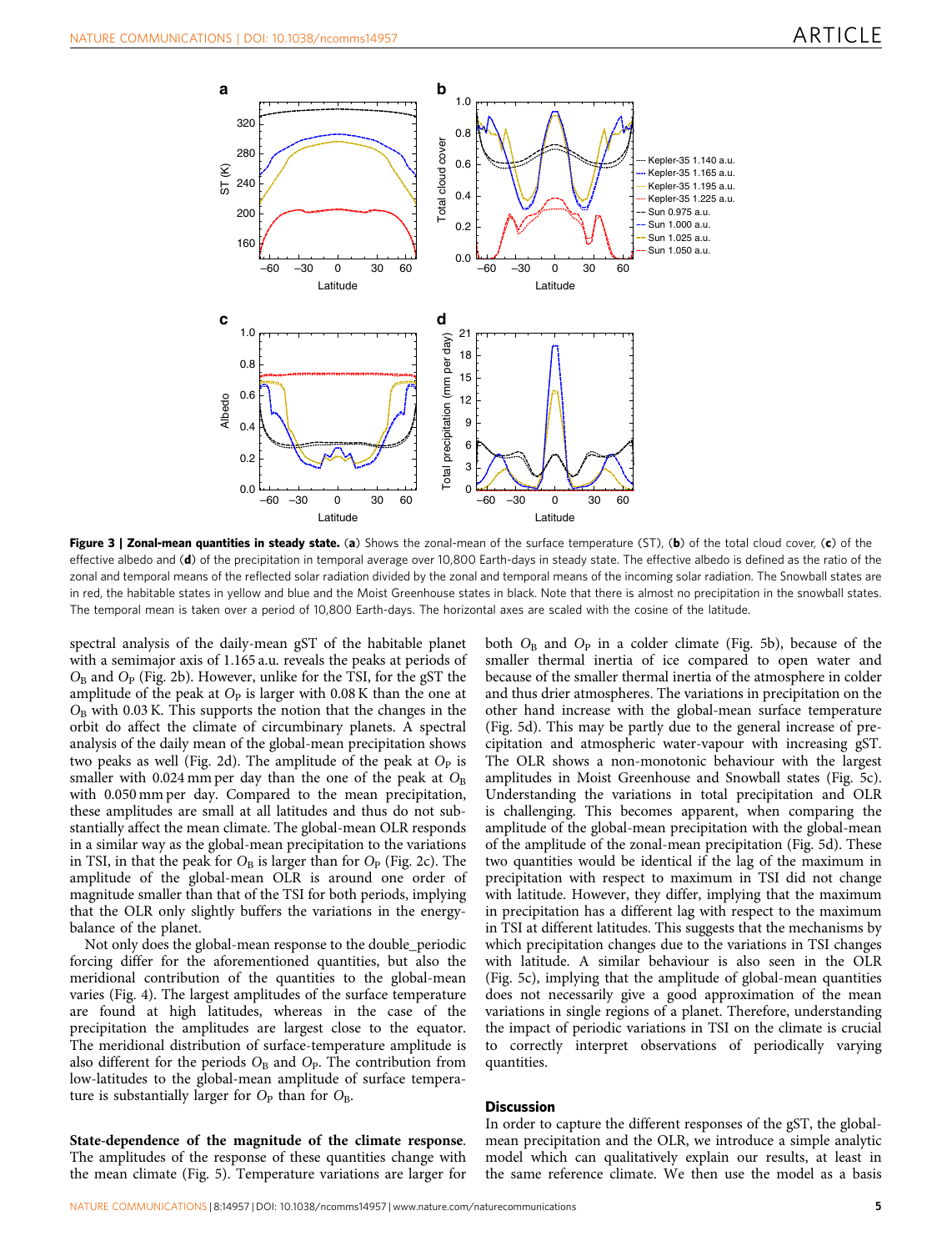<span id="page-5-0"></span>

Figure 4 | Amplitudes of the oscillations of zonal-mean quantities. (a) Shows the amplitude of zonal-mean TSI for  $O_B$  (blue) and  $O_P$  (red) as a function of latitude, (b) the amplitude of zonal-mean surface temperature, (c) the amplitude of the zonal-mean OLR and (d) the amplitude of the zonal-mean precipitation. The temporal spectrum was taken over 10,800 Earth-days in steady state. Note that the horizontal axes are scaled with the cosine of latitude.

to discuss more complex aspects of the climate response to periodic forcings. Similar types of models have been used to describe thermally heated slab-oceans<sup>28–31</sup>. The model equations are introduced and solved in the methods section. In the following we use the solutions for the amplitude and the lag to discuss some of our results. According to our analytical model the amplitude associated with the mode k of a forced quantity  $L_k$  such as gST or global-mean precipitation is

$$
L_k = \frac{|\beta F_k|}{\sqrt{\alpha^2 + \omega_k^2}}, \qquad \forall k \in N,
$$
 (1)

where  $F_k$  is the amplitude and  $\omega_k$  the frequency of the component of the forcing with mode  $k$ , and  $N$  denotes the set of natural numbers.  $\alpha$  is a linear feedback parameter and  $\beta$  is a parameter that describes the efficacy of the forcing in influencing the forced quantity. Note that in our model  $\alpha$  and  $\beta$  do not depend on the mode. Thus  $L_k$  has the following properties:

$$
\frac{dL_k}{dF_k} > 0, \quad \frac{dL_k}{d\omega_k} < 0 \Leftrightarrow \frac{dL_k}{dP_k} > 0, \quad \frac{dL_k}{d|\beta|} > 0, \quad \frac{dL_k}{d\alpha} < 0, \quad (2)
$$

where  $P_k$  is the period of the mode  $k$ :

$$
P_k = \frac{2\pi}{\omega_k}.\tag{3}
$$

The lag of the solution for positive values of  $\beta$  is

$$
\varphi_k = \frac{1}{\omega_k} \arcsin\left(\frac{\omega_k}{\sqrt{\alpha^2 + \omega_k^2}}\right), \qquad \forall k \in \mathbb{N}, \tag{4}
$$

and has the following properties:

$$
\frac{\mathrm{d}\varphi_k}{\mathrm{d}\alpha} < 0 \,, \quad \frac{\mathrm{d}\varphi_k}{\mathrm{d}\omega_k} < 0 \Leftrightarrow \frac{\mathrm{d}\varphi_k}{\mathrm{d}P_k} > 0. \tag{5}
$$

How can we understand the influence of  $\omega_k$  and  $\alpha$  on the amplitude and lag of the solution? The parameter  $\alpha$  describes how strongly the system restores to a steady state from a forcing. If  $\alpha$  is very large, a small change in the forced quantity suffices to restore the imbalance caused by a forcing (equation (2)) and the response will not lag the forcing substantially, because the system quickly readjusts. If  $\alpha$  on the other hand is zero, the system does not restore to a steady state by itself, but only maintains a steady state, because the forcing is zero on average over one period in a steady state. In this case the amplitude only depends on the time it takes for the system to change sign and on the forcing amplitude. Since the time elapsed between the forcing reaching the maximum and the forcing changing sign is exactly a quarter forcing period, the lag in this case will also be a quarter period. The amplitude of the forced quantity decreases with  $\omega_k$  and hence increases with the forcing period, because the system has more time to readjust to the forcing through feedback mechanisms. The lag of the forced quantity decreases with  $\omega_k$ , because an oscillation of longer period takes more time to complete one period.

In our particular case, the two considered modes are  $O_B$  and  $O_P$ . For our planet in the Kepler-35 system, the forcing  $F_k$  is, for instance, the change in global-mean TSI. For our planet with a semimajor axis of 1.165 a.u., the forcing from  $O_B$  has a larger amplitude but shorter period than  $O<sub>P</sub>$ . Since the amplitude of the response increases both with amplitude and period of the forcing (equation (2)), the amplitude of the response can be larger for either of the two modes, depending on the two parameters  $\alpha$  and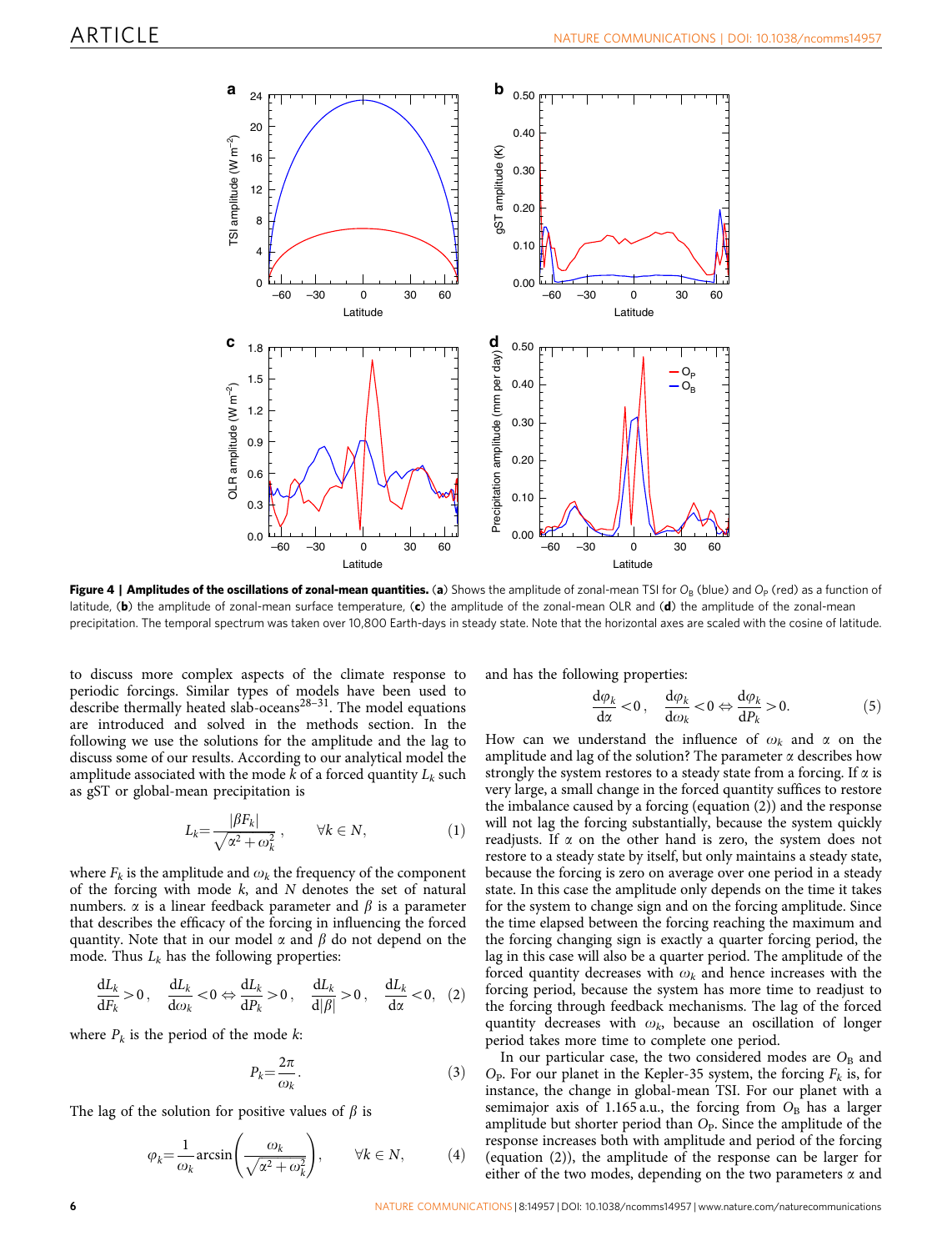<span id="page-6-0"></span>

Figure 5 | Amplitudes of the oscillations with the periods  $O_B$  and  $O_P$  Amplitudes of the TSI (a), of the surface temperature (b), of the OLR (c) and of the total precipitation (d) for the binary period O<sub>B</sub> and for the planetary period O<sub>P</sub>. Circles denote the amplitudes of the global-mean quantities (s.g.m.) for the two periods and the triangles denote the global-mean of the amplitudes of the zonal-mean quantities (g.m.z.s.). The experiments are from left to right the one with a planetary semi-major axis of 1.140 a.u. (yellow), of 1.165 a.u. (red), 1.195 a.u. (magenta) and 1.225 (blue). The grey and the black marks denote the experiment in which the semimajor axis of the binary orbit is increased to 0.25 a.u. in a 10,800-Earth-day period of high planetary eccentricity (grey) and low planetary eccentricity (black). The marks are arranged in two groups: The left group shows the amplitudes with respect to  $O_B$  and the right group shows the amplitude with respect to  $O_P$ . Note that the horizontal separation within the two groups only serves the purpose of clarity and does not correspond to the small differences in  $O_B$  and  $O_P$  across simulations.

 $\beta$  [\(Fig. 6a,b\)](#page-7-0). If  $\alpha$  is large compared to the frequencies in the considered range of frequencies,  $L_k$  depends only weakly on the frequency (equation (1), [Fig. 6a,b](#page-7-0)). If in contrast  $\alpha$  is small compared to frequencies in the considered range, then  $L_k$ depends strongly on the frequency. If the gST is taken as  $L_k$ , our results suggest  $\alpha$  (= 2.61  $\times$  10<sup>-2'</sup>day<sup>-1</sup>) to be on the order of magnitude of the frequency corresponding to  $O<sub>P</sub>$  ([Fig. 6a](#page-7-0)). Since the frequency corresponding to  $O_B$  is 16 times as large as that corresponding to  $O_B$ ,  $\alpha$  is small in our case. Therefore, the dependence of the gST on the frequency is strong. This explains why the amplitude of gST is larger for  $O_P$ . If we identify  $L_k$  with the global-mean precipitations then  $\alpha$  (=2.31 × 10<sup>-1</sup> day<sup>-1</sup>) is of the order magnitude of the frequency corresponding to  $O_B$ ([Fig. 6b](#page-7-0)) and  $\alpha$  is large in our range of frequencies. In this case the dependence of  $L_k$  on frequency is weaker than for the gST and even though  $\beta$  is smaller than in the case of the gST, the amplitude of the global-mean precipitation is larger for the shorter period associated to  $O_{\rm B}$ .

In order to illustrate how changes in magnitude and period of the forcing influence the response of the aforementioned quantities, we performed an additional simulation in which the semimajor axis of the binary orbit is increased from 0.176 to 0.250 a.u. As a consequence, both the period and the amplitude of the forcing from  $O_B$  increase. Since the planet then would have a higher mean TSI, we moved the planet to a semimajor axis of 1.175 a.u., such that the mean TSI is approximately 1.0  $S_0$ ([Table 1](#page-3-0)). The increase of the semimajor axis of the binary leads to an increased oscillation of the eccentricity of the planetary orbit with a period of around 100 (Earth-) years ([Fig. 7\)](#page-8-0). This causes substantial changes in the forcing coming from  $O<sub>P</sub>$ , with an amplitude of around  $4 \text{ W m}^{-2}$  in the 10,800-day average when the eccentricity is small (approximately 0.01), to around  $15 \text{ W m}$ <sup>-2</sup> when the eccentricity is large (approximately 0.023) (Fig. 5). When the eccentricity is small, the amplitude of gST, precipitation and OLR from  $O_P$  is similar or smaller than in the simulations with a semimajor axis of the binary of 0.176 a.u. In particular,  $O_B$  increases relative to  $O_P$ . When the eccentricity is large, the amplitude of gST, precipitation and OLR from  $O<sub>P</sub>$  are all considerably larger (Fig. 5). In the temporal average over a 100-year period (not shown), the amplitude of gST from  $O<sub>P</sub>$  is still larger than that from  $O_B$ , but the difference is considerably smaller than for a semimajor axis of the binary of 0.176 a.u. Hence, the influence of  $O_B$  on the climate relative to  $O_P$  is increasing with increasing semimajor axis of the binary. Since both the period and the amplitude of TSI from  $O_{\rm B}$  increase, this is in agreement with equation (2).

The feedback-model works well to explain how the amplitude of different forced quantities behave, but the model becomes inaccurate when quantitative predictions are required for various reasons. The linear feedback parameter  $\alpha$ , for instance, can depend on time. This is indeed the case in our simulations as is easily illustrated when calculating the lag of the solution for the gST using equation (4). By applying our 3D-model results for each  $O_B$  and  $O_P$  separately to equation (1), we can solve the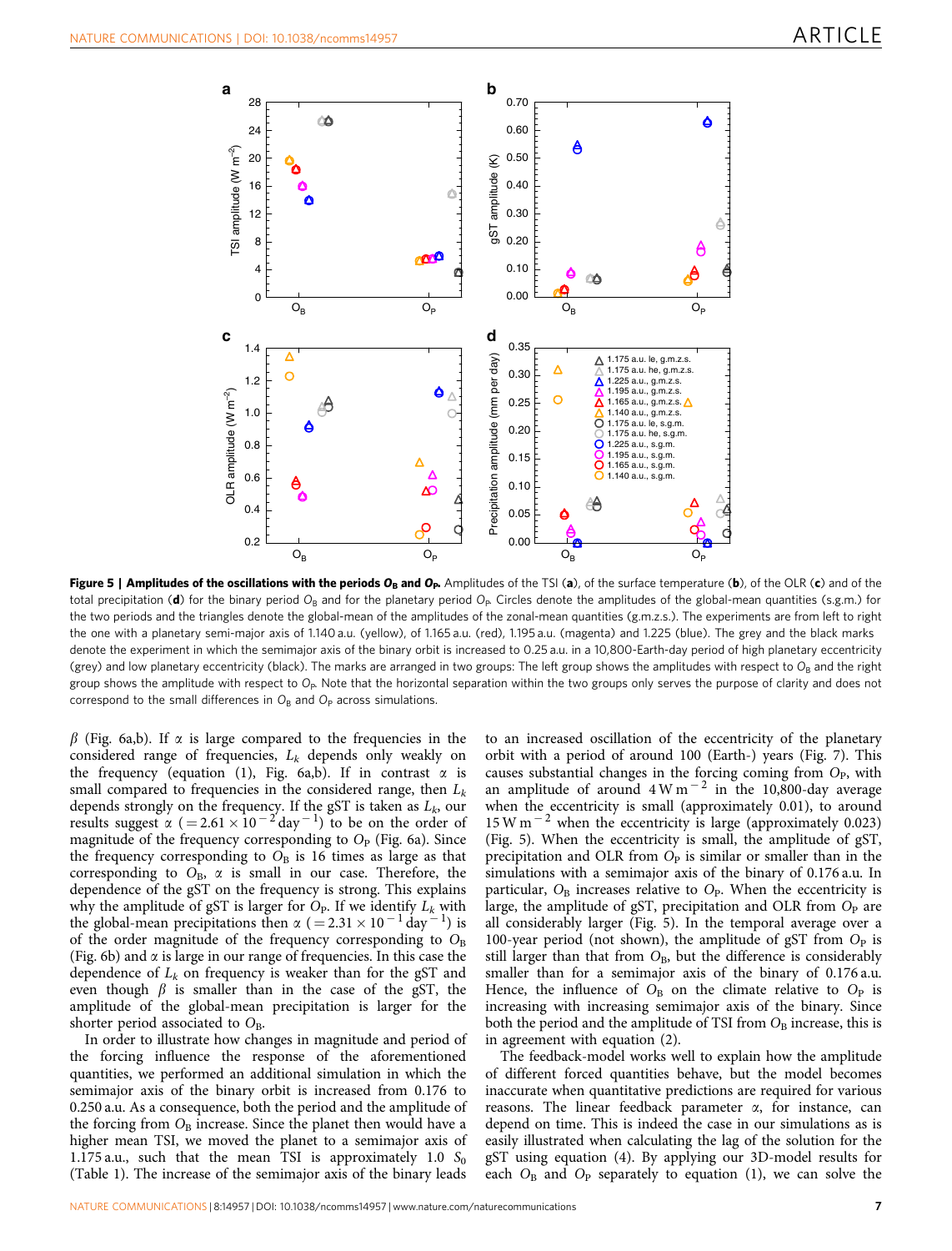<span id="page-7-0"></span>

Figure 6 | Amplitudes and lags calculated with the feedback model. (a) Shows the amplitude for the gST and (b) the amplitude for the global-mean precipitation as a function of period as calculated by the feedback model (equation (1)). The dashed patterns denote solutions for different values of the applied forcing and the solutions for different values of  $\alpha$  are coloured. Note that  $\alpha_M$  denotes the value obtained by solving the system of two equations that result from applying our GCM results of the simulations with a planetary semimajor axis of 1.165 a.u. in the Kepler-35 system for each O<sub>B</sub> and O<sub>P</sub> separately to equation (1). The subscript 'B' denotes the binary orbital period and the subscript 'P' the planetary orbital period. The parameter  $\beta$  in equation (1) is calculated separately for each value of  $\alpha$  such that the amplitude of the forced quantity for each value of  $\alpha$  is the same for a period of O<sub>B</sub>. As a consequence all lines with equal dash patterns intersect at  $O_B$  and  $\beta$  is inversely proportional to the amplitude of the forcing. The grey vertical lines denote the binary period  $O_B$  and planetary period  $O_P$ . The black marks denote the amplitude of the forced quantities obtained with the GCM for each of the periods. Note that because we calculate  $\alpha_M$  from model results, the marks for  $O_P$  must lie on the red dashed line obtained for  $\alpha_M$  and  $F_P$ . (c) Shows the lag of the gST and (d) the lag of the global-mean precipitation with respect to the solar forcing as calculated by the feedback model (equation (4)). The different colours denote again the different values of  $\alpha$ . The lag calculated with equation (4) is independent of the forcing. Note that because  $\alpha$  was calculated using equation (1) the marks denoting the results from the GCM do not necessarily lie on the red line. The orange line is not visible on panels  $c$  and  $d$  as the lag for such a large value of  $\alpha$  is very close to zero.

resulting system of two equations for  $\alpha$ . The Feedback-model overestimates the lag for  $O_B$  and underestimates the lag for  $O_P$ (Fig. 6c) for our habitable planet, when gST is the forced quantity. This suggests that  $\alpha$  and thus the response of the gST depends on the time scale and hence on the period of the forcing and that  $\alpha$ is decreasing with the period in our particular case. Several studies of present-day and future climate change suggest indeed that the feedback parameter is time dependent in transient simulations<sup>32-34</sup>. Our  $\alpha$  with respect to gST is comparable to the climate feedback parameter divided by the specific heat-capacity and by one minus the Bond albedo in climate change experiments, and thus corresponds to the adjustment time-scale of the climate. The feedback parameter is commonly evaluated in climate change experiments by making a linear regression to the top-of-the-atmosphere radiative imbalance as a function of the change in surface temperature, once the model has run into the new steady state. The linear regression can, however, be performed over shorter time periods and that may yield temporally variable feedback parameters. In the first months after a forcing is applied, the feedback parameter and thus  $\alpha$  are known to change due to fast adjustments<sup>35</sup>. In fact, the feedback parameter decreases in most climate models that took part in the Coupled Model Intercomparison Project phase 5 [\(ref. 36](#page-11-0)). Therefore,  $O_B$  with only 22 days is likely too short to justify the

assumption that  $\alpha$  is constant. With roughly 360 days,  $O<sub>P</sub>$  is more likely to be in a regime in which  $\alpha$  changes little. Note that calculating the precipitation lag from the simple model presented in equation (4) seems to provide even less reliable results for  $O<sub>P</sub>$ (Fig. 6d) than the gST lag, since the phase shift exceeds a quarter of the corresponding period. This indicates that either  $\beta$  is negative or that the precipitation does not directly depend on TSI.

The variations in gST are substantially larger over ice covered surfaces. Ice has only around half the specific heat capacity of liquid water, and since both  $\alpha$  and  $\beta$  are inversely proportional to the heat capacity, the amplitude according to our analytical model increases with decreasing heat capacity. This difference in thermal inertia between ice-covered and water-covered surfaces also explains why the contribution from low-latitudes to the amplitude of gST is much larger for  $O_P$  than for  $O_B$ :  $O_B$  is simply too short to cause a change in the surface-temperature of water. The slower response of the open water areas due to the larger thermal inertia of liquid water compared to ice is even further amplified by the larger amount of water vapour in the atmosphere in warmer climates. The atmospheric water vapour increases the thermal inertia of the atmosphere through storage of latent-heat in the atmosphere and by reducing the clear-sky cooling to space through its greenhouse effect. Furthermore, areas of open water are more efficient at mitigating radiative imbalances at the surface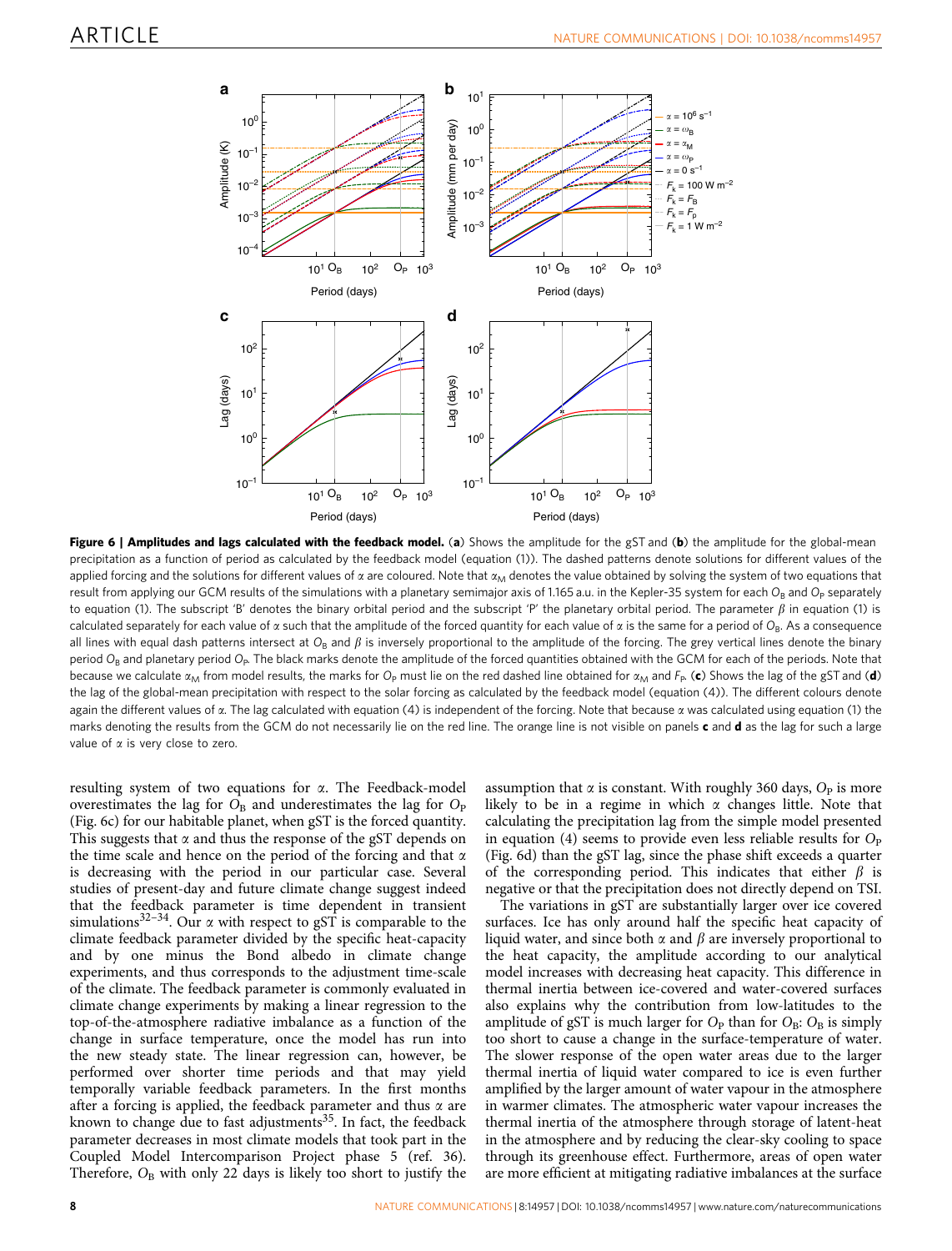<span id="page-8-0"></span>

Figure 7 | Variations in TSI and gST due to the oscillation of the eccentricity of the planetary orbit. (a) Shows the monthly mean of global-mean TSI as a function of time in the simulations with a semimajor axis of the binary orbit of 0.25 a.u. for a period of 43,200 Earth-days in steady state. A month counts 30 Earth-days. The downward spikes in the TSI are caused by stellar eclipses. (b) Shows a time-slice of 700 Earth-days of global-mean TSI and of gST when the eccentricity of the planetary orbit and hence the variations are large and  $(c)$  a time-slice of 700 Earth-days when the eccentricity is small. Note that for (b) the planet is not yet in steady state.

through changes in the latent-heat flux. At longer time-scales, the smaller Planck- and lapse-rate-feedbacks at lower surface temperature may also contribute to larger amplitudes in gST over ice-covered areas, as has been found in present-day Earth climate-change simulations $37$ .

The climate of a planet in the Kepler-35 system tends to be cooler than the one in our own solar system in cold states. This could be due to the difference in albedo caused by the different spectra of the solar irradiation in the two systems. To test this hypothesis, we perform two more simulations of the planet in the Kepler-35 system with a semimajor axis of 1.165 a.u. and with a semimajor axis of 1.195 a.u. of the planetary orbit, but replace the spectral distribution of the two stars by that of our sun. This means that the planet experiences the variations in TSI due to  $O_B$  and  $O_P$ , but the solar spectra correspond to that of our own sun. We find no substantial change in gST [\(Table 1\)](#page-3-0) in the simulation with 1.165 a.u. and a slight warming in the simulation with 1.195 a.u. However, the gST for the circumbinary planet with 1.195 a.u. is still lower than for an Earth-like planet with comparable but slightly lower TSI in our solar system. Therefore, the cooler climate in the Kepler-35 system must be at least partly due to different processes. We hypothesize here that one of the causes for the cooling is the fact that the blackbody emission increases faster than linearly. If we assume two planets with the same average temperature (and no atmosphere to start with), but only one experiencing oscillations in gST, the planet with the oscillation in gST will emit more thermal radiation than the one without oscillations and, therefore, cool. If our hypothesis is true, this could more strongly affect cold states,

because the temperature variations are large and because the direct contribution of the surface to the OLR is large. This is indeed seen in our simulations. In warm states on the other hand the oscillations in surface temperature should have a much smaller influence on the OLR, because of the larger opacity of the denser atmosphere, which also appears to be consistent with our results. However, in the warmer climates, feedback mechanisms are more complex and a deeper study of these mechanisms is necessary.

Periodic variations in TSI can have a variety of causes that do not necessarily require multiple stars. The most studied case is the effect of the 11-year solar cycle on present-day Earth. Owing to the relatively small magnitude of the solar cycle amplitude (around  $0.6 \text{ W m}^{-2}$ ), modelling studies suggest that the effects are relatively small, but still clearly visible even at the surface owing to the relatively long period<sup>[38,39](#page-11-0)</sup>. As in our case, surfaceresponses tend to be lagged owing to the thermal inertia of the oceans. Another common case in which planets receive periodically changing amounts of sunlight is non-zero orbital eccentricity in single-star systems. Increased eccentricity was shown to tend to warm Earth-like planets with present-day Earth rotation as both an effect of increased annual-mean insolation $40,41$  and changes in insolation for fixed annual mean solar insolation<sup>40</sup>. For tidally locked planets, increasing the eccentricity can warm or cool the planet depending on several factors $42$ , suggesting a complex climate response to the variable insolation. As in our study, the climate response in these studies is complex and the full extent of the climate response to periodic forcing on Earth-like planets is still to be understood.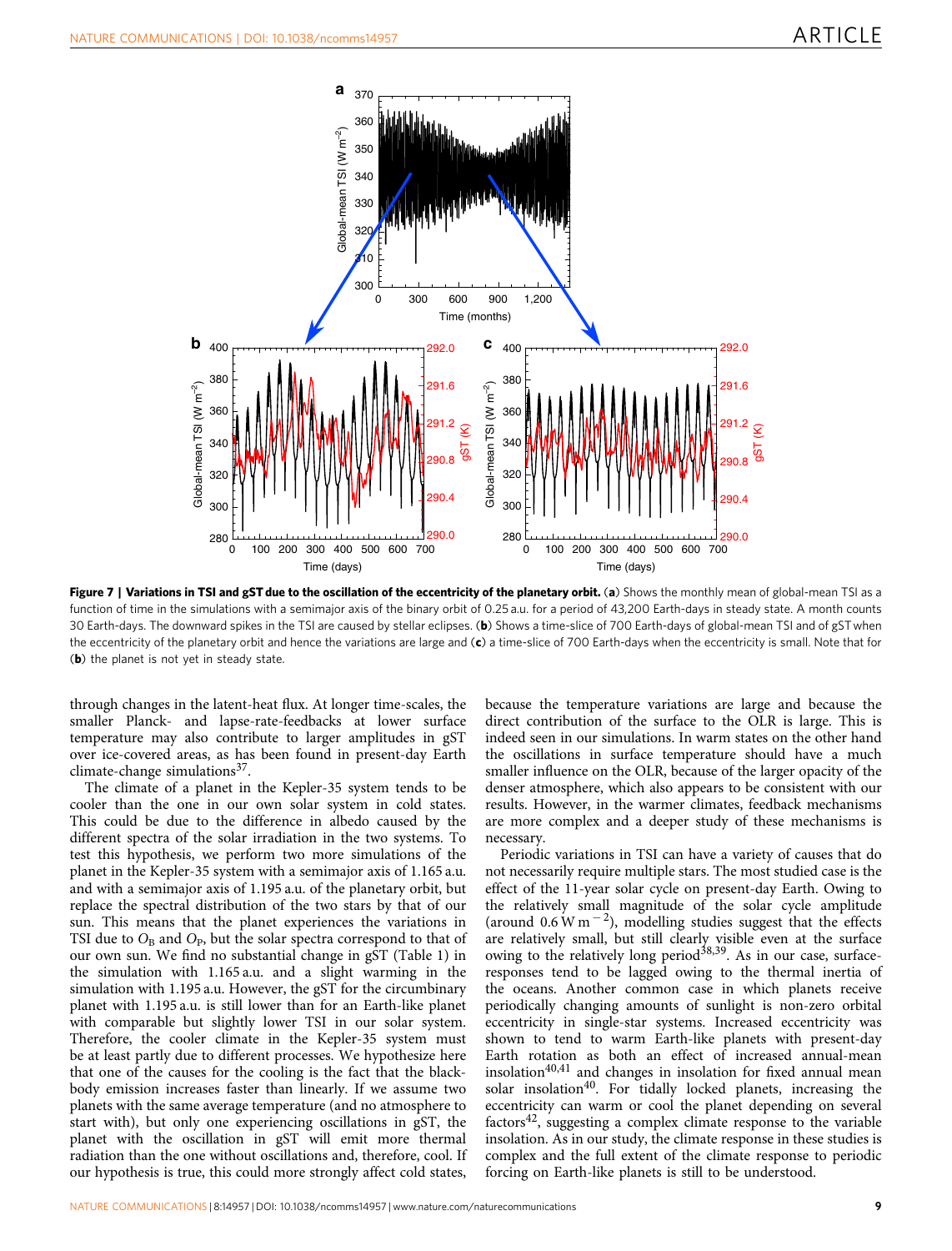To conclude, using a state-of-the-art GCM we have demonstrated that the habitable climates of an Earth-like planet with present-day-Earth  $CO<sub>2</sub>$  concentrations in the binary-star system Kepler-35 are confined to a region around a distance of 1.165–1.195 a.u. with respect to the centre of gravity of the system. Although this is situated beyond the Earth's current orbit around the sun, its extent is similar to what we would expect for the same planet in our solar system. Periodic variations of TSI caused by the changing orbit of a planet around the two stars and by the orbit of the stars around the common centre of mass have a variety of impacts on the variations of the climate, but lead only to relatively small changes in the mean climate. The magnitude of the climate response does not only depend on the amplitude of the TSI, but also on the efficacy of the forcing in influencing the considered quantity, on the feedback parameter of that quantity and on the period of the forcing. For similar mean TSI, the magnitude of the impact of the variations of TSI will increase with the semimajor axis of the binary system, as both the amplitude and the period of the TSI grow. We have furthermore demonstrated that the linear feedback parameter is most likely time dependent. The global-mean of the amplitude of a zonalmean quantity, such as precipitation or OLR, can be substantially larger than the amplitude of the global-mean quantity, implying that observers at a distance may have difficulties in estimating the variability of said quantities accurately. This means that, eventhough double-star systems similar to the one studied here seem to be good candidates for habitable planets, the interpretation of observations of such planets is bound to be challenging. A detailed understanding of the underlying climate dynamics will be crucial for a correct interpretation of observations.

#### Methods

Kepler-35. We perform climate simulations of a fictitious aquaplanet orbiting the two stars of the Kepler-35 system with the GCM described further below. Kepler-35 was found to have a gas giant orbiting the two stars<sup>1</sup>. Its gravitational effect is not included in the calculations of our orbital model. We shall, nonetheless, refer to the simulated system as Kepler-35 for simplicity. The orbit-dependent TSI and the substellar points are obtained by the orbital model described below.

**Orbital model.** The binary star-planet configuration constitutes a hierarchical three body problem, see [Fig. 1](#page-2-0). The planet's orbit tends to evolve rapidly and significantly in such systems. Yet, its time evolution can be modelled analytically<br>given the following assumptions<sup>[14,43,44](#page-10-0)</sup>. We assume the system to be co-planar, that is, all bodies move in the same plane perpendicular to the system's total angular momentum vector. The variations in the semimajor axes of both binary and planetary orbit are negligible, so that they shall be considered to remain constant, and the planet is not in mean motion resonance with the binary. Furthermore, we assume that the eccentricity vector of the binary star evolves due to perturbations of the outer body and General Relativity. The planet is started on an initially circular orbit, but the orbit will evolve with time to account for the gravitational perturbations of the binary following the prescriptions in [ref. 14](#page-10-0). Starting the planet on a circular orbit generally produces a more excited state of the planet's eccentricity evolution with larger amplitudes variations compared to using the so-called 'forced eccentricity'. (In linear secular theory, the planet's eccentricity vector is a composite of a forced component—the binary's immutable contribution to the planet's eccentricity—as well as a free component that represents the planets proper initial conditions. For a detailed discussion see, for instance [ref. 45.](#page-11-0)) However, it is still unclear whether circumbinary planets actually form close to

the relaxed dynamical state, that is, with the forced eccentricity or whether migration, resonances, as well as interaction with other protoplanets and/or the disc can excite the free eccentricity of planets<sup>46,47</sup>. Hence, we have chosen zero initial eccentricity for the planet, in order to be able to compare our results with those of a single star single planet system on a circular orbit—the model that is predominantly used to determine the habitability of planets<sup>[16,19](#page-10-0)</sup>.

General circulation model. We employ a modified version of the atmospheric GCM ECHAM6 [\(ref. 48](#page-11-0)) that has been described in detail in [ref. 13.](#page-10-0) Therefore, we will just summarize the general features of the model setup and explain how the orbital model is incorporated into the GCM. We run the model with a spectral truncation of T31, which corresponds to a Gaussian grid with a grid-point spacing of 3.75°. The atmosphere is resolved vertically by 47 layers up to a pressure (of dry air) of 0.01 hPa. The atmosphere is coupled to a slab ocean of 50 m depth and the oceanic heat transport is prescribed by a sinusoidal function of latitude. Unlike in the simulations performed in [ref. 13](#page-10-0) the formation of sea ice is enabled and the direct effect of aerosol on radiation turned off in our simulations. The model uses a full hydrological cycle including representations of surface exchange, turbulence and vertical diffusion<sup>[49,50](#page-11-0)</sup>, convection<sup>51,52</sup>, cloud cover<sup>53</sup> and cloud microphysics<sup>[54](#page-11-0)</sup>. These schemes were adjusted for better representation of the relevant physical processes at high temperatures as described in [refs 15,25](#page-10-0). Thus the model can run to surface temperatures of up to 350 K.

The orbital model provides the black-body stellar spectra corresponding to the effective temperatures of the stars, as well as the longitude and latitude of the substellar point for each star. The solar spectra are divided and integrated over the 14 bands required by the short-wave radiative transfer scheme<sup>55,56</sup>. We employ a modified version of the original radiative-transfer scheme described and evaluated in [ref. 25](#page-11-0). The shortwave radiative transfer is then performed for each star separately. The zenith angle of each star is also taken into account separately for the surface albedo and for calculating the radiative heating. Stellar eclipses from the point of view of the planet are taken into account as well.

Initial conditions and experimental setup. We have considered several initial starting positions for the planet at distances of 1.140, 1.165, 1.195 and 1.225 a.u. from the binary stars' centre of mass. The masses and properties of the binary system are taken from the Supplementary Table 1 in [ref. 1](#page-10-0) (Table 2). An additional simulation was performed in which the semimajor axis of the binary orbit was increased from 0.176 to 0.250 a.u. for a planetary semimajor axis of 1.175 a.u. Two additional simulations were performed in which the spectra of the stars were replaced by the spectrum of our sun. The semimajor axis of the planet in these simulations was set to be 1.165 and 1.195 a.u. respectively. Four additional simulations were performed to assess the region where the same aquaplanet could maintain habitable states with a perfectly circular orbit around our sun. The semimajor axis of the planet in these simulations was set to be 0.975, 1.000, 1.025 and 1.050 a.u. respectively.

The obliquity of the planet was  $0^{\circ}$  in all simulations and its mass, radius and rotation period were equal to that of Earth (Table 2). Simulations run until a habitable quasi-equilibrium persisted for 10,800 Earth-days.

Definitions of climate states. We assume here that the aquaplanet becomes uninhabitable if either a transition into a Snowball or a transition to a Moist Greenhouse occurs.

In a Snowball state the planet's surface is fully ice-covered. Snowball states are a harsh environment for life, but may well be habitable. In that sense, a transition to a Snowball may not render a planet completely uninhabitable. The minimum required forcing to keep a planet from falling into a Snowball state depends on the amount of atmospheric greenhouse gases such as CO<sub>2</sub>. In our simulations we use, however, fixed atmospheric greenhouse concentrations (except for water vapour) and, therefore, the transition to a Snowball state may occur at different TSI for different atmospheric levels of greenhouse gases.

Moist Greenhouse states are characterized by an upper atmosphere that is sufficiently moist for the planet to lose its entire water inventory to space in its lifetime as a consequence of the photo-dissociation of water and the subsequent escape of hydrogen to space. A planet in this state would not be uninhabitable

#### Table 2 | Overview of the model parameters that do not change between experiments.

| Fixed model parameters | Kepler-35A              | Kepler-35B              | aquaplanet             |
|------------------------|-------------------------|-------------------------|------------------------|
| Mass                   | $0.8877 M_{\rm Sun}$    | $0.8094\ M_{\rm Sun}$   | $1.0 M_{Earth}$        |
| Radius                 | 1.0284 $R_{\text{Sun}}$ | $0.7861 R_{\text{Sun}}$ | 1.0 $R_{\text{Earth}}$ |
| Effective temperature  | 5,606K                  | 5,202K                  |                        |
| Rotation period        |                         | -                       | 1.0 $P_{Earth}$        |
| Obliquity              | $0^{\circ}$             | ∩∘                      | $0^{\circ}$            |
|                        |                         |                         |                        |

 $M_{Sun}$  is the mass of the sun,  $M_{Earth}$  is the mass of Earth,  $R_{Sun}$  is the radius of the sun,  $R_{Earth}$ ; is the radius of Earth and P<sub>Earth</sub> Earth's rotation period. The properties of Kepler-35A and Kepler-35B are taken from the Supplementary Material of [ref. 1](#page-10-0)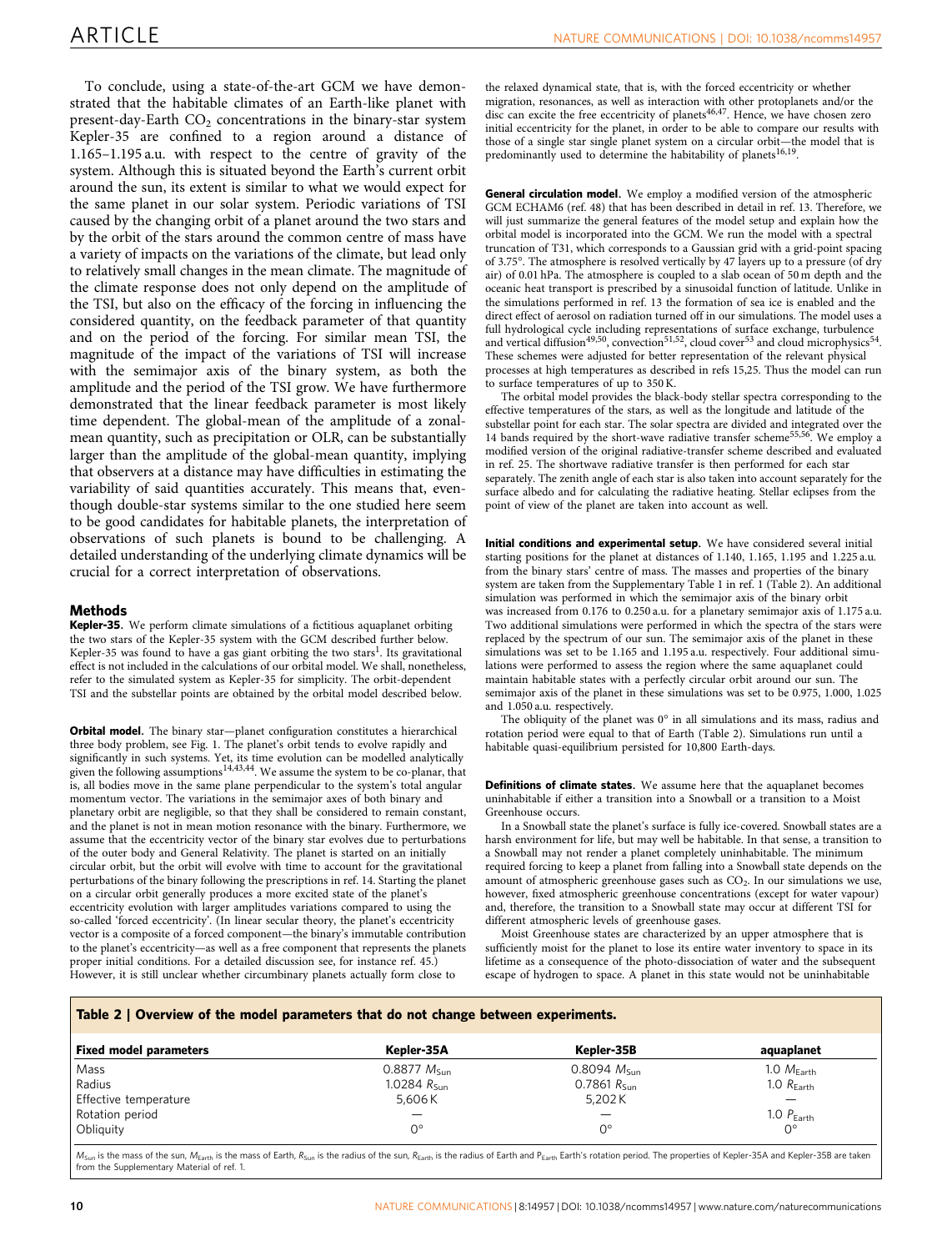<span id="page-10-0"></span>immediately, but would eventually become so by losing all of its water to space. Since the humidity increases in the upper atmosphere with gST and thus with increasing TSI, the Moist-Greenhouse limit, at which rapid water-loss occurs, can be considered as the transition from a habitable to an eventually uninhabitable planet. Recent studies have shown that the minimum TSI required to cause a transition to a Moist Greenhouse depends also on  $CO_2$ -concentrations<sup>13,57,58</sup>. Previous studies suggest that a planet orbiting a sun-like star would lose the equivalent of one Earth ocean, if the mixing ratio in the upper atmosphere exceeds 0.1–0.3% (refs 15,16). The time required for a planet to lose the equivalent of one Earth ocean depends on the type of star and therefore the required atmospheric mixing ratio may be different for Kepler-35. However, the upper atmospheric mixing ratio of water vapour increases very fast with surface temperatures in our model once values of the order of 0.1% are attained. Therefore, we choose an upper-atmospheric mixing ratio of 0.3% as the Moist Greenhouse limit, as this should not lead to a substantial error in the TSI required for our planet to become uninhabitable.

In summary, we assume planets to be habitable, if the surface is at least partially covered by liquid water and if the upper atmospheric water vapour concentration does not exceed the Moist Greenhouse limit.

**Linear feedback model.** Let  $L(t)$  be the departure from the temporal mean of any quantity such as gST at the time t, and  $F(t)$  a forcing to which  $L(t)$  reacts. Then  $L(t)$ can be written as

$$
\frac{\mathrm{d}L}{\mathrm{d}t} = \beta F(t) - \alpha L(t),\tag{6}
$$

if terms higher than  $O(1)$  and higher-order derivatives are neglected.  $\alpha$  can be interpreted as a linear feedback parameter of  $L(t)$ . Note that this feedback parameter is not the feedback parameter used in climate change experiments.  $\alpha$  is real and can be positive or negative, but a negative  $\alpha$  would mean that the system is unstable and, therefore, we will think of  $\alpha$  being positive here.  $\beta$  is a real number and describes how strongly  $L(t)$  reacts to the forcing. Note that  $\beta$  can be positive or negative. Since we consider a real-valued periodic forcing we can expand  $F(t)$  in a Fourier series of the following form:

$$
F(t) = \sum_{k=1}^{n} F_k(t)
$$
  
= 
$$
\sum_{k=1}^{n} F_k \cdot \sin(\omega_k t - \psi_k), \quad n \in \mathbb{N}.
$$
 (7)

The solution for  $L(t)$  then takes the form

$$
L(t) = \sum_{k=1}^{n} \frac{\beta F_k}{\sqrt{\alpha^2 + \omega_k^2}} \cdot \sin\left(\omega_k t - \psi_k - \arcsin\left(\frac{\omega_k}{\sqrt{\alpha^2 + \omega_k^2}}\right)\right), \quad n \in \mathbb{N}.
$$
 (8)

This can easily be verified by applying the solution, together with the Fourier series of the forcing to equation (6). Note that each mode of the solution

$$
L_k(t) = \frac{\beta F_k}{\sqrt{\alpha^2 + \omega_k^2}} \cdot \sin\left(\omega_k t - \psi_k - \arcsin\left(\frac{\omega_k}{\sqrt{\alpha^2 + \omega_k^2}}\right)\right) \tag{9}
$$

is a solution for each mode of the forcing  $F_k$ . This means that  $L_k(t)$  satisfies the equations

$$
\frac{\mathrm{d}L_k}{\mathrm{d}t} = \beta F_k(t) - \alpha L_k(t),\tag{10}
$$

for all k and therefore each mode of the forcing can be identified in the solution. Or in other words, the modes of the forcing and the solution are the same.

The amplitude of the mode  $L_k(t)$  is

$$
L_k = \frac{|\beta F_k|}{\sqrt{\alpha^2 + \omega_k^2}}, \quad \forall k \in \mathbb{N}
$$
\n(11)

and thus has the following properties:

$$
\frac{\mathrm{d}L_k}{\mathrm{d}F_k} > 0 \,, \quad \frac{\mathrm{d}L_k}{\mathrm{d}\omega_k} < 0 \Leftrightarrow \frac{\mathrm{d}L_k}{\mathrm{d}P_k} > 0 \,, \quad \frac{\mathrm{d}L_k}{\mathrm{d}\beta} > 0 \,, \quad \frac{\mathrm{d}L_k}{\mathrm{d}\alpha} < 0, \tag{12}
$$

where  $P_k$  is the period of the mode  $k$ . On the one hand the amplitude increases for each mode with the magnitude of the forcing, with the strength of the coupling between forcing and forced quantity (which is described by  $\beta$ ) and with the period (which is inverse proportional to  $\omega_k$ ). On the other hand the amplitude decreases with the strength of the feedback.

The phase shift of the solution for positive values of  $\beta$  is

$$
\lambda_k := \arcsin\left(\frac{\omega_k}{\sqrt{\alpha^2 + \omega_k^2}}\right), \qquad \forall k \in \mathbb{N},\tag{13}
$$

and for negative values of  $\beta$  it is

$$
\lambda_k := \pi + \arcsin\left(\frac{\omega_k}{\sqrt{\alpha^2 + \omega_k^2}}\right), \qquad \forall k \in N,
$$
\n(14)

The lag of the solution is then obtained by dividing the phase shift by  $\omega_k$ . For

positive values of  $\beta$  we thus obtain

$$
\varphi_k := \frac{1}{\omega_k} \arcsin\left(\frac{\omega_k}{\sqrt{\alpha^2 + \omega_k^2}}\right), \qquad \forall k \in \mathbb{N}, \tag{15}
$$

and for negative values of  $\beta$  we obtain

$$
\varphi_k := \frac{1}{\omega_k} \left( \pi + \arcsin\left(\frac{\omega_k}{\sqrt{\alpha^2 + \omega_k^2}}\right) \right), \qquad \forall k \in N. \tag{16}
$$

The lag has the following properties:

$$
\frac{d\varphi_k}{dx} < 0 \,, \quad \frac{d\varphi_k}{d\omega_k} < 0 \Leftrightarrow \frac{d\varphi_k}{dP_k} > 0. \tag{17}
$$

It decreases with the strength of the feedback and increases with the length of the period.

Code availability. The code of the employed GCM alone and of the GCM coupled to the orbit propagator, the employed boundary data and the runscripts can be obtained from M.P. (mpopp@princeton.edu). The orbit propagator can be obtained from S.E. (siegfried.eggl@jpl.nasa.gov).

Data availability. All original and processed data, the processing scripts and the scripts used to create the figures can be obtained from M.P. (mpopp@princeton.edu).

#### **References**

- 1. Welsh, W. F. et al. Transiting circumbinary planets kepler-34 b and kepler-35 b. Nature 481, 475–479 (2012).
- 2. Orosz, J. A. et al. Kepler-47: a transiting circumbinary multiplanet system. Science 337, 1511-1514 (2012).
- 3. Kostov, V. B. et al. Kepler-413 b: a slightly misaligned, neptune-size transiting circumbinary planet. Astrophys. J. 784, 14 (2014).
- 4. Kane, S. R. & Hinkel, N. R. On the habitable zones of circumbinary planetary systems. Astrophys. J. 762, 7 (2012).
- 5. Haghighipour, N. & Kaltenegger, L. Calculating the habitable zone of binary star systems. ii. p-type binaries. Astrophys. J. 777, 166 (2013).
- Forgan, D. Assessing circumbinary habitable zones using latitudinal energy balance modelling. Mon. Not. R. Astron. Soc. 432, 1352–1361 (2014).
- 7. Liu, H.-G., Zhang, H. & Zhou, J.-L. Where to find habitable earths in circumbinary systems. Astrophys. J. Lett. 767, L38 (2013).
- 8. Müller, T. W. & Haghighipour, N. Calculating the habitable zones of multiple star systems with a new interactive web site http://astro.twam.info/hz. Astrophys. J. 782, 26 (2014).
- 9. Cuntz, M. A joint approach to the study of s-type and p-type habitable zones in binary systems: new results in the view of 3-d planetary climate models. In American Astronomical Society Meeting Abstracts Vol. 225 (2015).
- 10. Mason, P. A., Zuluaga, J. I., Cuartas-Restrepo, P. A. & Clark, J. M. Circumbinary habitability niches. Int. J. Astrobiol. 14, 391–400 (2015).
- 11. Forgan, D. Milankovitch cycles of terrestrial planets in binary star Systems. Mon. Not. R. Astron. Soc. 463, 2768–2780 (2016).
- 12. May, E. & Rauscher, E. Examining tatooine: Atmospheric models of neptunelike circumbinary planets. Astrophys J. 826, 225 (2016).
- 13. Popp, M., Schmidt, H. & Marotzke, J. Transition to a moist greenhouse state with CO<sub>2</sub> and solar forcing. Nature Communications 7, 10627 (2016).
- 14. Georgakarakos, N. & Eggl, S. Analytic orbit propagation for transiting circumbinary planets. Astrophys. J. 392, p94 (2015).
- 15. Kasting, J. F. Runaway and moist greenhouse atmospheres and the evolution of earth and venus. Icarus 74, 472–494 (1988).
- 16. Kasting, J. F., Whitmire, D. P. & Reynolds, R. T. Habitable zones around mainsequence stars. Icarus 101, 108-128 (1993).
- 17. Eggl, S., Georgakarakos, N. & Pilat-Lohinger, E. in Complex Planetary Systems, Proceedings IAU Symposium Vol. 310 (Namur, Belgium, 2014).
- 18. Shields, A. L. et al. The effect of host star spectral energy distribution and ice-albedo feedback on the climate of extrasolar planets. Astrobiology 13, 715–739 (2013).
- 19. Kopparapu, R. K. et al. Habitable zones around main-sequence stars: dependence on planetary mass. Astrophys. J. Lett. 787, L29 (2014).
- 20. Komabyashi, M. Discrete equilibrium temperatures of a hypothetical planet with the atmosphere and the hydrosphere of one component-two phase system under constant solar radiation. J. Meteorol. Soc. Jpn 45, 137–139 (1967).
- 21. Ingersoll, A. P. Runaway greenhouse—a history of water on venus. J. Atmos. Sci. 26, 1191-1198 (1969).
- 22. Nakajima, S., Hayashi, Y.-Y. & Abe, Y. A study on the runaway greenhouseeffect with a one-dimensional radiative convective equilibrium-model. J. Atmos. Sci. 49, 2256–2266 (1992).